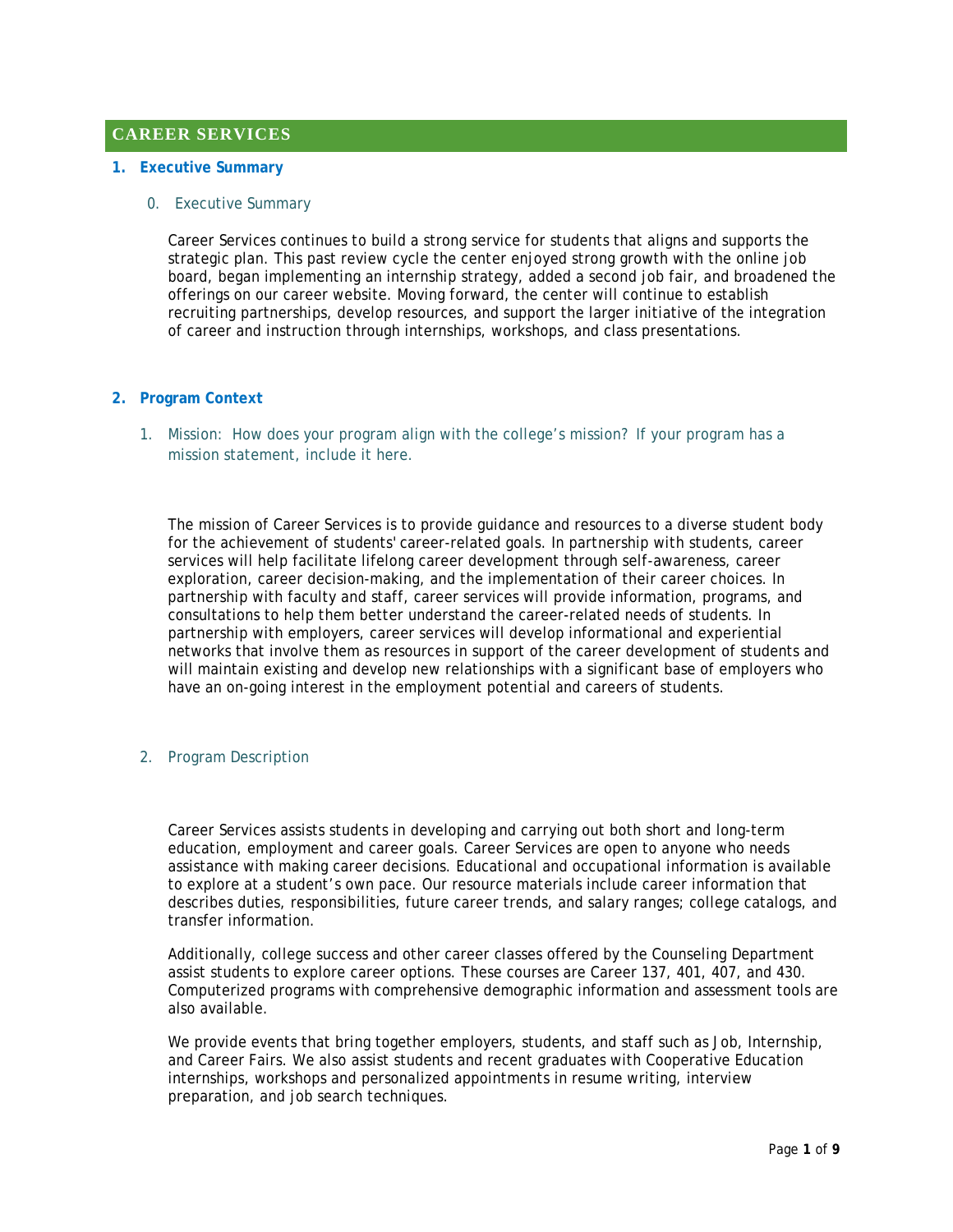3. Community and Labor Needs

N/A

## **3. Looking Back**

4. Major Accomplishments:

Our major accomplishments last year include:

1. Having gone live in March of 2014, our online job board, JobZONE is now almost two-years old. In this time, the participation of both employers and students has risen substantially. Employer participation over the last year (meaning registered and active employers), has grown from 700 to 1800, which is an increase of 157%. Likewise, student registration has grown from 400 to 900 which is an increase of 125%.

2. The Career Center began to focus on bringing more internships for students on campus. The goal is to offer, as much as possible, avenues for students in CTE and degree programs to gain some practical experience during their program. Students offered internships will also enroll in Co-Op to document learning and set goals for the internship. In addition, it will also help relieve the burden on the employer of liability and allow the student to pick up some transferable units as well. The goal is to have at least three avenues to employers that compliment our various programs by the end of the fall 2015 semester.

Currently, we have established direct connections with:

Meryl Lynch: Financial Planning, and Office Experience

Nordstrom's: Back office, Fashion Design

Restoration Hardware: Interior Design, Back Office

NFL Alumni Association: Back Office, Fundraising, Event Planning

3. We continue to see growth with attendance by employers at our job fairs. In fall of 2014, we added a second fair hoping to increase job access for students during the holiday season and entice employers who didn't attend the spring event. The possibility that we could lower our attendance at the spring event was present, but we felt it was worth the risk. Holding two events a year turned out to be incredibly successful. Our attendance by employers which averaged 47 participants, increased for each event to 63 participants for an increase of 34%. In addition, we received over 80 requests from employers to attend each event. Unfortunately, we had to turn away employers due to the lack of space. Student attendance has held steady at an average of 222 students per event.

4. We added over 70 new links to careers on our website under the "Choosing a Major" area. These links describe what a student can expect to do with a given major and also provides information to complementary careers that can be pursued with the same major. The site also provides links to expected salary, growth, associations, and schools offering the major.

5. Impact of Resources Allocation: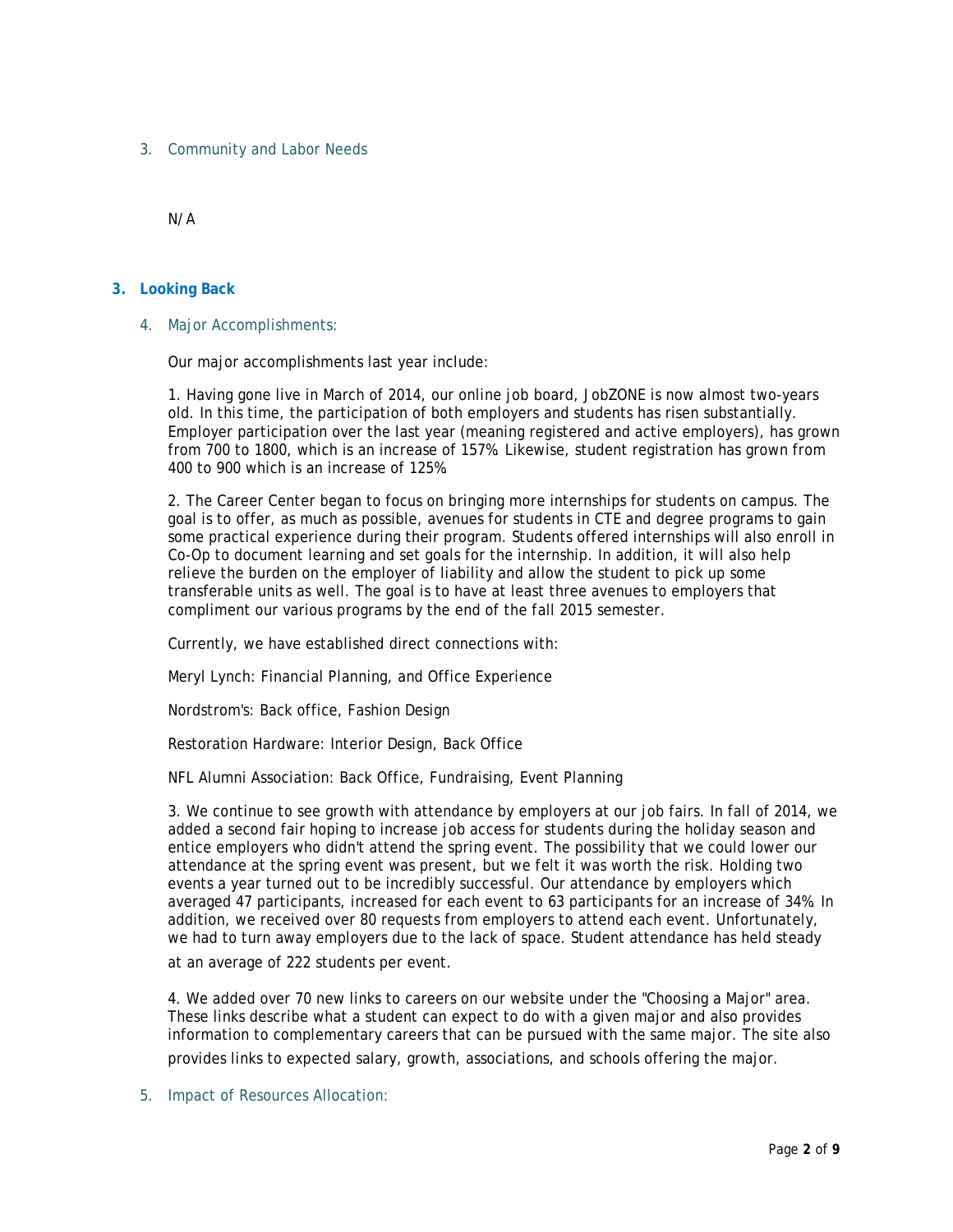The Career Center had no new resource allocations for last year.

### **4. Current State of the Program**

#### 6.A: State of the Program - Observation:

As the Career Center settles into it's third year, we have built a center that is constantly growing in the number of students that are being served, the services offered, and the creation of large scale events that bring both internal and external communities and students together. However, there are challenges associated with this growth from student and campus awareness, to better coverage of center hours. Below is a summary of our strengths and challenges.

#### **Strengths**

#### Students Served

We are getting better at tracking students with the SARS TRAK system and now have a better idea the number of and reasons why students are coming to visit.

2014-2015 Total Students Served = 1279

2014 -2015 Total Drop-In = 565

Advising = 289

Interview Help = 4

Job Search = 87

Personal Career Info, Counseling, and Assessment =117

Resume Development = 68

2014 - 2015 Appointments =390

Career Advising = 101

Interview Help = 12

Resume & Cover Letter Development = 267

2014 - 2015 Workshop Attendance = 324

In class workshops = 14

Students Attended = 198

Stand alone = 12

Students Attended = 126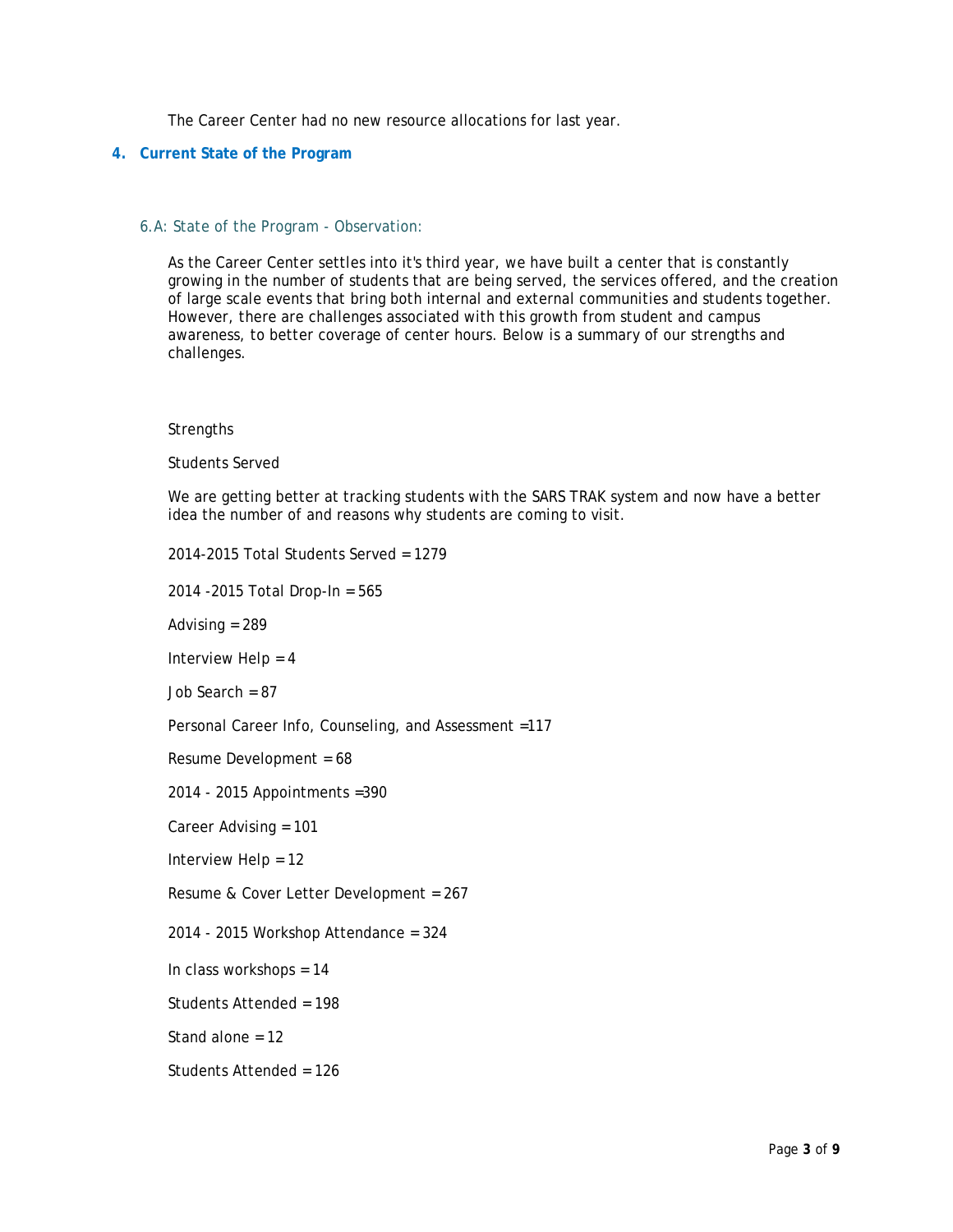#### Job Fairs

From discussions with employers we are one of the few community colleges in the area that are able to attract 60+ employers consistently to each event, and the main reason for that is student participation. While student participation holds steady semester over semester at an average of 225 students, it can be noted that employers consistently remark about what good student turnout we have. One of the reasons for our turnout is that more than a third of the

turnout can be attributed to the counselors bringing their career classes to the event.

The fall 2014 and spring 2015 job fairs saw close to 600 attendees. Of those, 370 returned their lunch tickets with our survey on it. We subtract the number of returned tickets from the total number handed out.

The students were asked what their overall experience of the job fair was.

Excellent - 39%

Very Good - 34%

Good - 16%

No Response - 12%

### Majors 2 Careers

Since our first event in the spring of 2014, Majors 2 Careers has seen steady growth from both faculty, employer, and student attendance. In addition, we were asked by Rita Jones of Career Cafe to submit an outline of our event along with pictures for a webinar they held to highlight their Major2Career project on Career Cafe. Further, Susan Boes at Cabrillo College had heard of our event and is planning an event for their school based off of this idea.

#### **Challenges**

#### Growing a campus internship program

This is a challenge for the center due to current staffing limitations. While headway is being made in this area it is an ongoing and long term goal. However, the possible addition of some counseling time devoted to career will be welcome, as will plans to jump start our connection and relationship with internship friendly employers. Details of which are outlined in the

planning section of this report.

#### Tracking event attendance

Our current system of tracking attendance; lunch tickets returned vs total number of tickets distributed gives us a fairly accurate picture, but there is always room for improvement. For example, ASCC uses inexpensive wireless handheld scanners to track students by scanning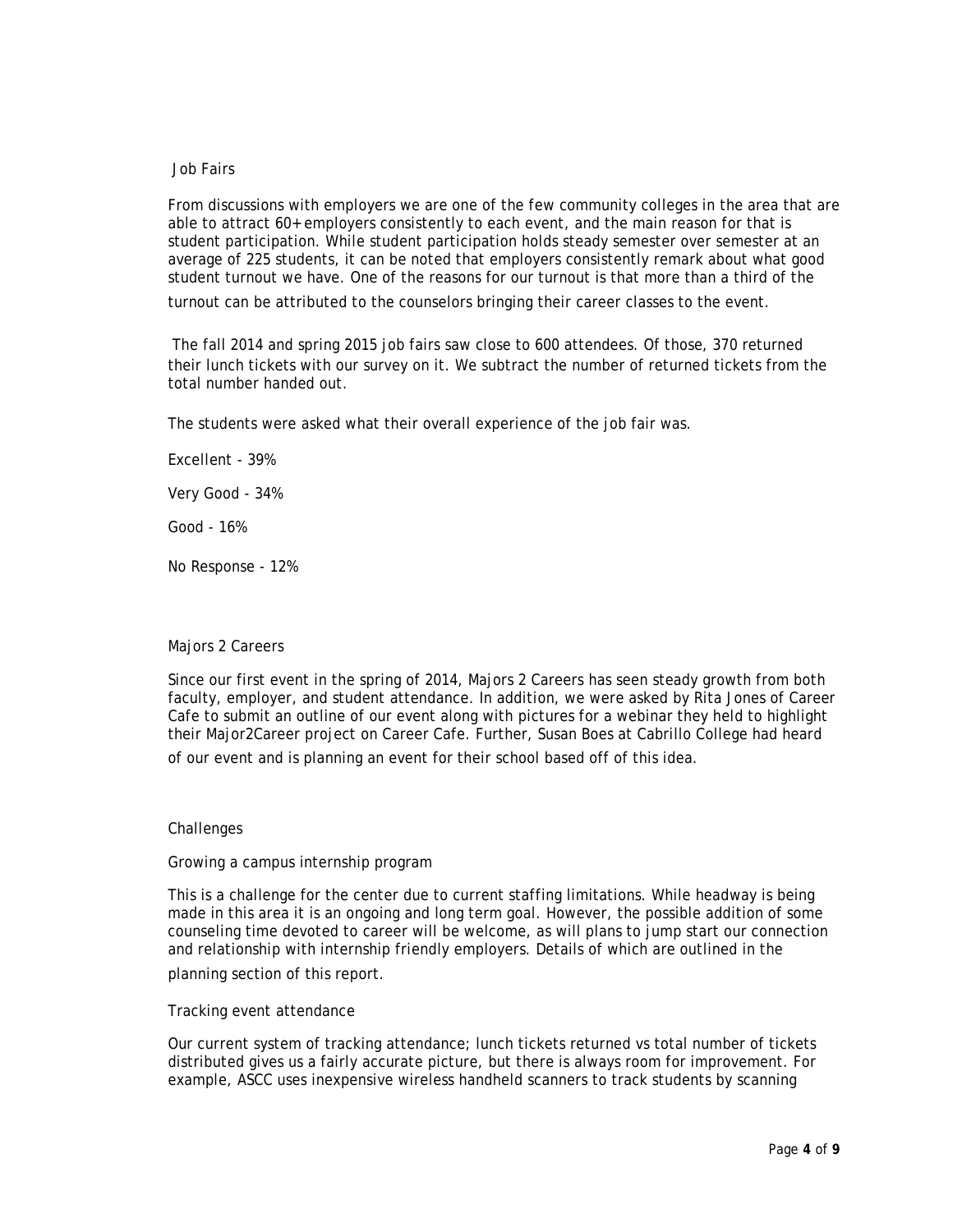student body cards and importing the data into an excel database. We will be purchasing two of these scanners before our next two events in spring 2016.

Promoting the Center

This is an ongoing challenge not unique to just the Career Center. While we do great at creating marketing and advertising materials to promote the centers services and events, the recent 66% increase in printing costs for the materials we utilize through the Central Duplicating Center has impacted our ability to stay within budget to promote at previous levels, thereby limiting our reach.

#### 6.B: State of the Program- Evaluation

Expanding the variety of our workshop offerings that enhance support services we already provide will strengthen the center.

One of the workshops that we would like to develop and offer is one on the job search, because we see so many students who don't know what tools are out there to help them and also don't know how best to use job search engines to get the information they need to apply for a position.

Another workshop that we think would be beneficial to our students is one on professionalism

in the workplace, which would focus on how to interact with co-workers. Employers want new workers to be responsible, ethical, team oriented, and to possess strong communication, interpersonal, and problem solving skills.

In addition to new workshops, another area that would improve the program would be to increase the Career Resources Aide position from part-time to full-time. Increasing the position to full-time would at a minimum, allow full coverage of the center with little or no down time from the perspective of students. The hours currently approved for the position are not sufficient to cover the times when I must be away at meetings, presentations, and workshops. Further, a full time position also would allow for greater flexibility in services. Finally, at parttime, the position does not provide a living wage and as such, scheduling involves working around another position the Aide will probably have and who's hours may at times not sync ideally with the center. I plan to put in a request to move the position to full-time in the fall of 2016.

An increase in the center printing budget to first year levels as printing costs have risen 66% in some cases, we deliver more workshops which increases printing needs as will other workshops planned for development.

# 7.A: Current SAOs and SLOs

SAO

Implement and promote an online job board for students and employers.

Add additional resources to the Career Center Website.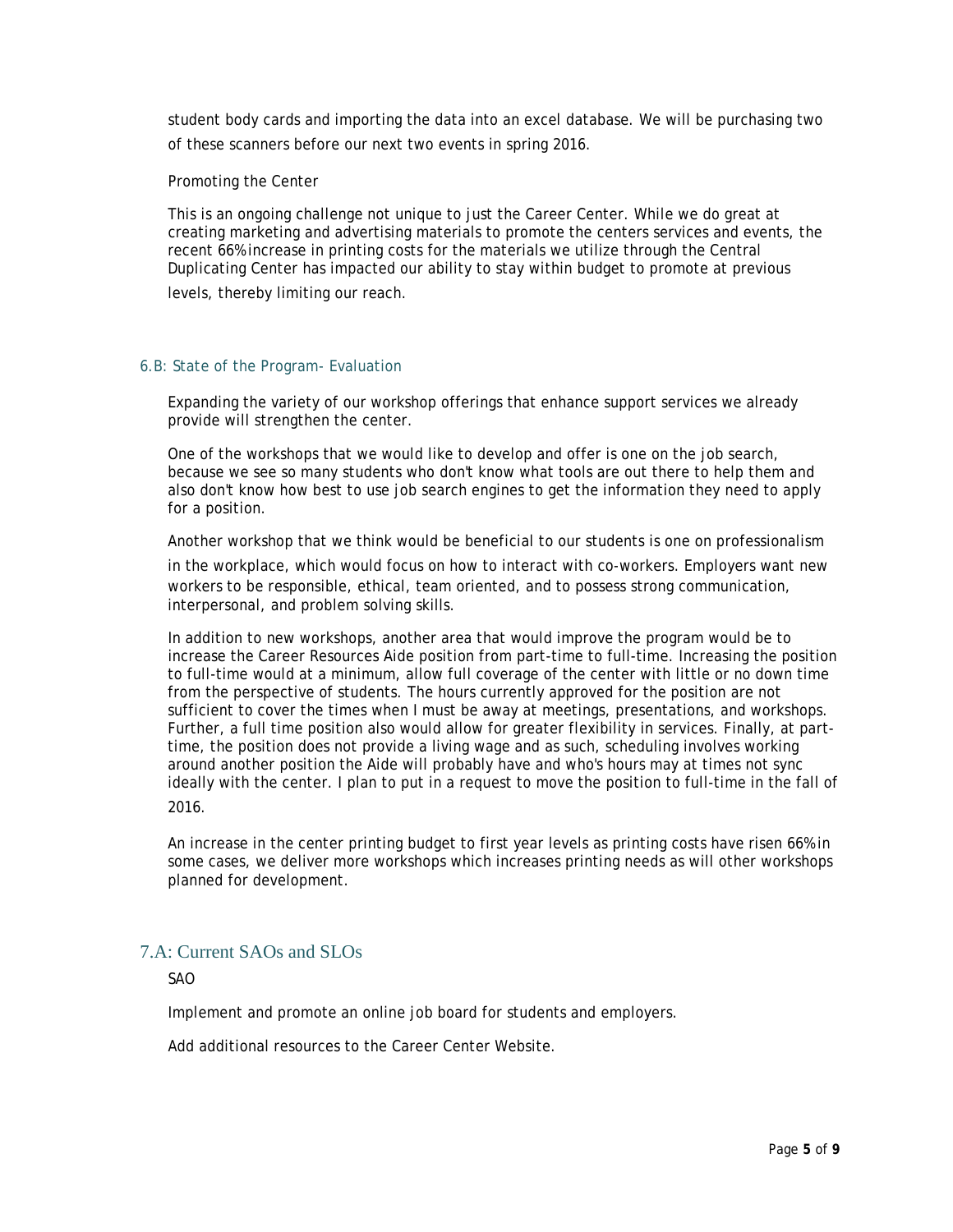SLO

List 3 important things to do to prepare for an interview

List 3 things to include on a resume

On average, how many examples should you put into a cover letter?

# 7.B: SAO Assessment Plan:

We use Google Analytics to monitor certain pages on our career website and compare the data year over year to help us plan new content and change our current offerings.

Pages monitored currently:

JobZONE Page

Jobs Links Page

Career Center Home Page

We will be adding a few more of our pages that have been added since the last review cycle to this data for the next review cycle.

# 7.C: SAO Assessment Results and Impact

The assessment data below shows large growth across all areas surveyed, as well as for the site as a whole. Our job links page which has links to other job and internship sites, while showing good growth, was actually down slightly in monthly traffic. This could be attributed to the addition of our own job board. I believe that freshening the links, adding new links, and marketing the page to students will turn this around. Overall, the data shows a very healthy website. Future reviews will focus on newer additions such as our resume creator and interview

practice pages as this data will be important to track to see if more marketing is needed.

1. Career Website traffic since last review cycle:

a. Career Website Page-view Totals:

Last Review Totals Current Review Totals Percentage Increase/Decrease

7,272 30,278 316%

#### b. Unique Views:

Last Review Current Review Percentage Increase/Decrease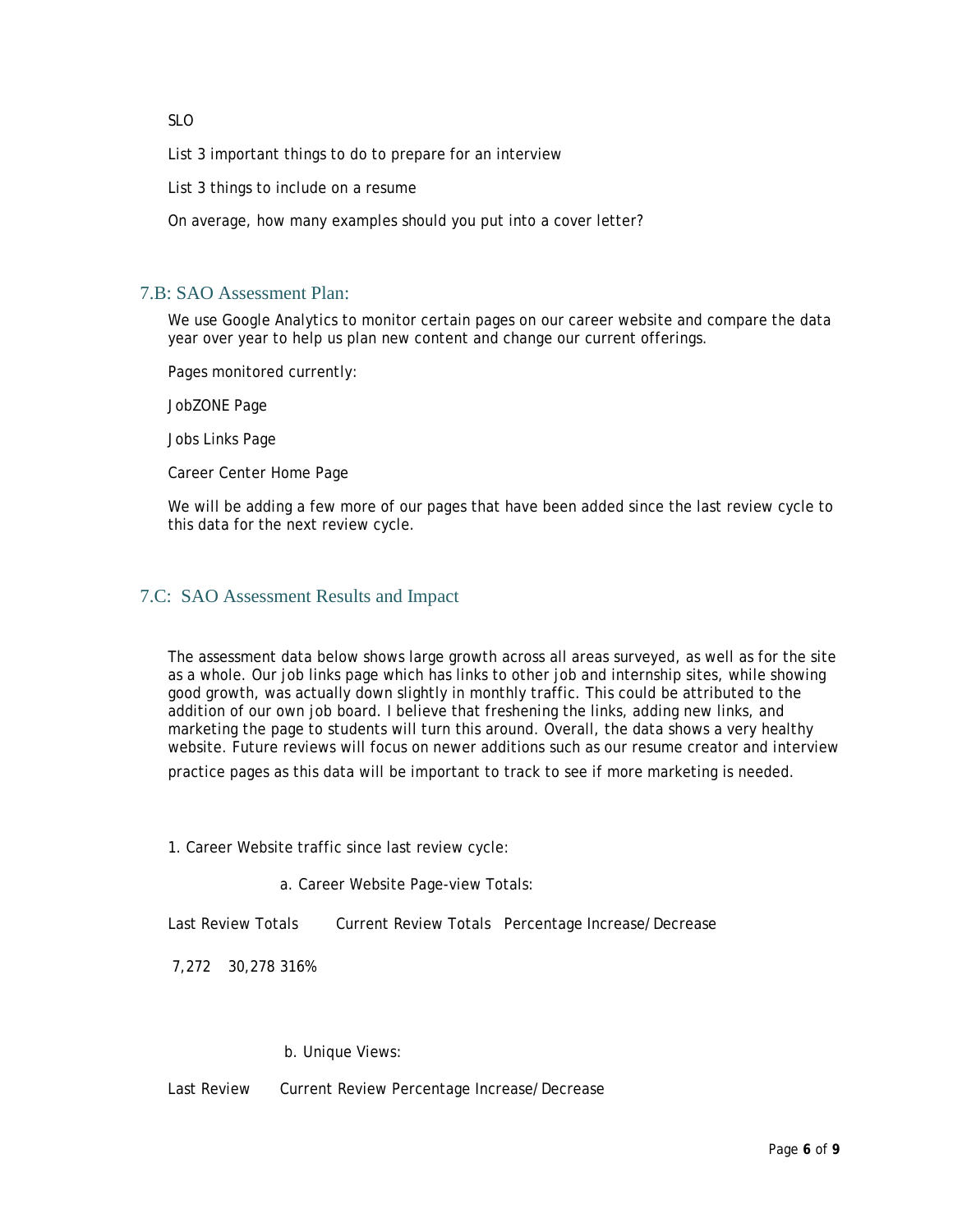5,283 24,433 362%

2. Career Home Page

a. Home Page Totals

Last Review Current Review Percentage Increase/Decrease

3,885 8,889 128%

## b. Unique Views

| Last Review      |  | Current Review Percentage Increase/Decrease |  |  |
|------------------|--|---------------------------------------------|--|--|
| 3,150 7,300 131% |  |                                             |  |  |

- 3. JobZONE Page
	- a. JobZONE Totals

| Last Review |  |  | Current Review Percentage Increase/Decrease |
|-------------|--|--|---------------------------------------------|
|-------------|--|--|---------------------------------------------|

- 1991 4623 132%
	- b. Unique Views
- Last Review Current Review Percentage Increase/Decrease
- 1532 3708 142%
- 4. Jobs Links Page
	- a. Jobs Links Totals
- Last Review Current Review Percentage Increase/Decrease
- 1726 3121 80%

## b. Unique Views

- Last Review Current Review Percentage Increase/Decrease
- 1141 2213 93%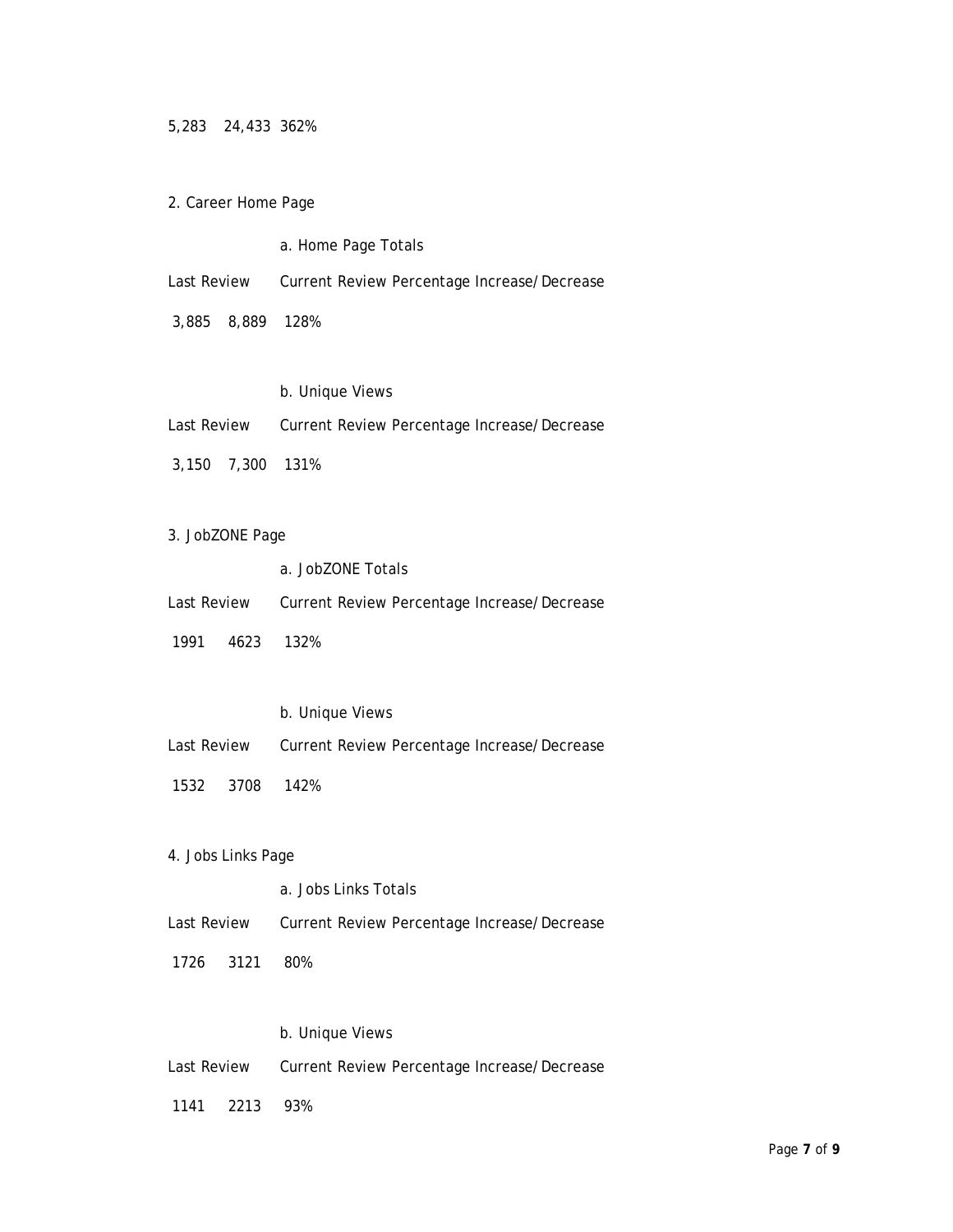#### 5. Traffic Totals Per Month

Page Last Review Current Review Percentage Increase/Decrease Career Site 604 1,316 118% Home Page 296 404 36% JobZONE 165 210 27% Jobs Links 143 142 -0.70%

### 7.D: SLO Assessment Plan:

These SLO's measured students learning of content from workshops using pre/post surveys. Students were given the survey at the beginning and end of the workshop.

## 7.E: SLO Assessment Results and Impact

The Career Center presented its Resume and Cover Letter Workshop to 285 students in this review cycle and overall, students retained the information presented in reference to the survey questions.

However, student learning and retention for the cover letter part of the workshop shows a much lower percentage of increase for those who were able to answer yes to the question asked.

In addition, while the number of no answers in the post survey reduced by almost 50%, the percentage of students that did not respond to the question at all was 25%. What this suggests is that we are not spending enough time on the material, and/or what we are presenting is not clear. Since we will be using these SLO's during the next review cycle, changes in both time and

clarity made to the workshop should improve student learning.

SLO Survey Questions:

List 3 things to include on a resume?

How many applicable skill examples should you put into a cover letter?

Below is the data from the surveys

#### **5. Looking Ahead**

## 7.F: SAOs and SLOs for the Next Review Cycle

SAO for the next review cycle